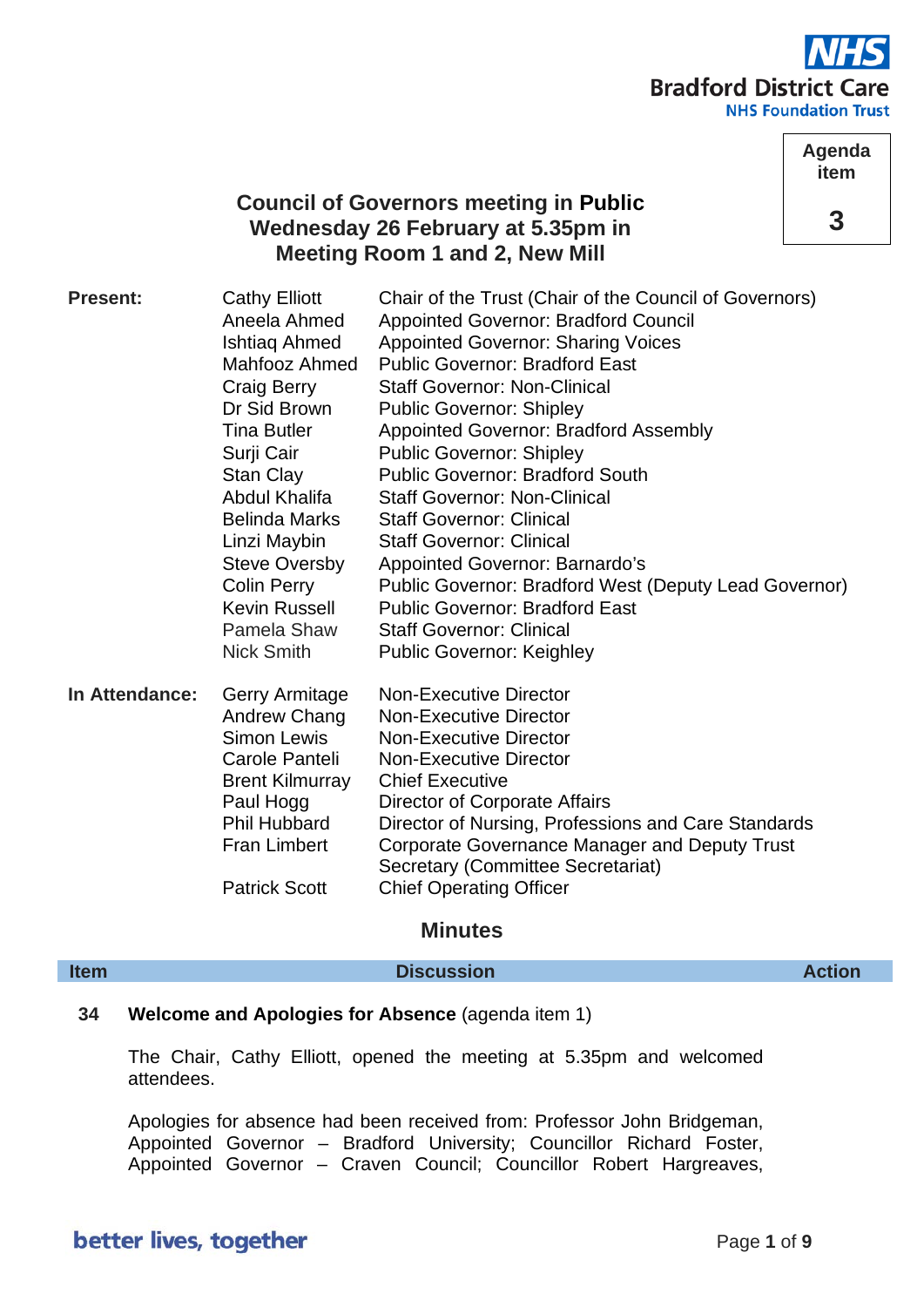

Appointed Governor – Bradford Council; Rupy Hayre, Public Governor – Bradford East; Nicky Green, Public Governor – Keighley and Lead Governor; Zahra Niazi, Public Governor, Bradford East; Safeen Rehman, Public Governor – Rest of England; and Joyce Thackwray, Public Governor – Bradford South.

The Council was quorate.

The formal meetings had followed a Bite Size Training session for Governors on the topic of: Wellness Recovery Action Planning and Peer Support. The Council thanked Mr Smith for facilitating that session.

#### **35 Declarations of and Conflict of Interest** (agenda item 2)

No declarations of interest were made.

#### **36 Minutes of the public meeting held on 12 December 2019** (agenda item 3)

The minutes of the public meeting held on 12 December 2019 were accepted as a true and accurate record.

**37 Matters Arising** (agenda item 4)

There were no matters arising.

**38 Action Log** (agenda item 5)

Ms Limbert presented the cumulative action log which showed those actions previously agreed by the Council of Governors and those that had been completed. The following update was provided:

18/7/19-3: work was taking place within the Trust led by Bev Bray, Head of Quality Governance and Patient Safety and Chris Hunt, Head of the Kaizen Promotion Office, to refresh the Integrated Performance Report. Following completion of this, work will take place with the Governors to define the framework for the performance data that would be presented to future Council of Governor meetings.

#### **The Council of Governors agreed to close the actions that had been listed as complete, and welcomed the update provided on the one outstanding action.**

### **39 Chair's Report** (agenda item 6)

Ms Elliott presented the report explaining that it was split into two sections. She outlined the content of section one, and drew the Council's attention to the proposed engagement plan (appendix one) and encouraged Governors to provide feedback on the proposal as identified within the report. Next, she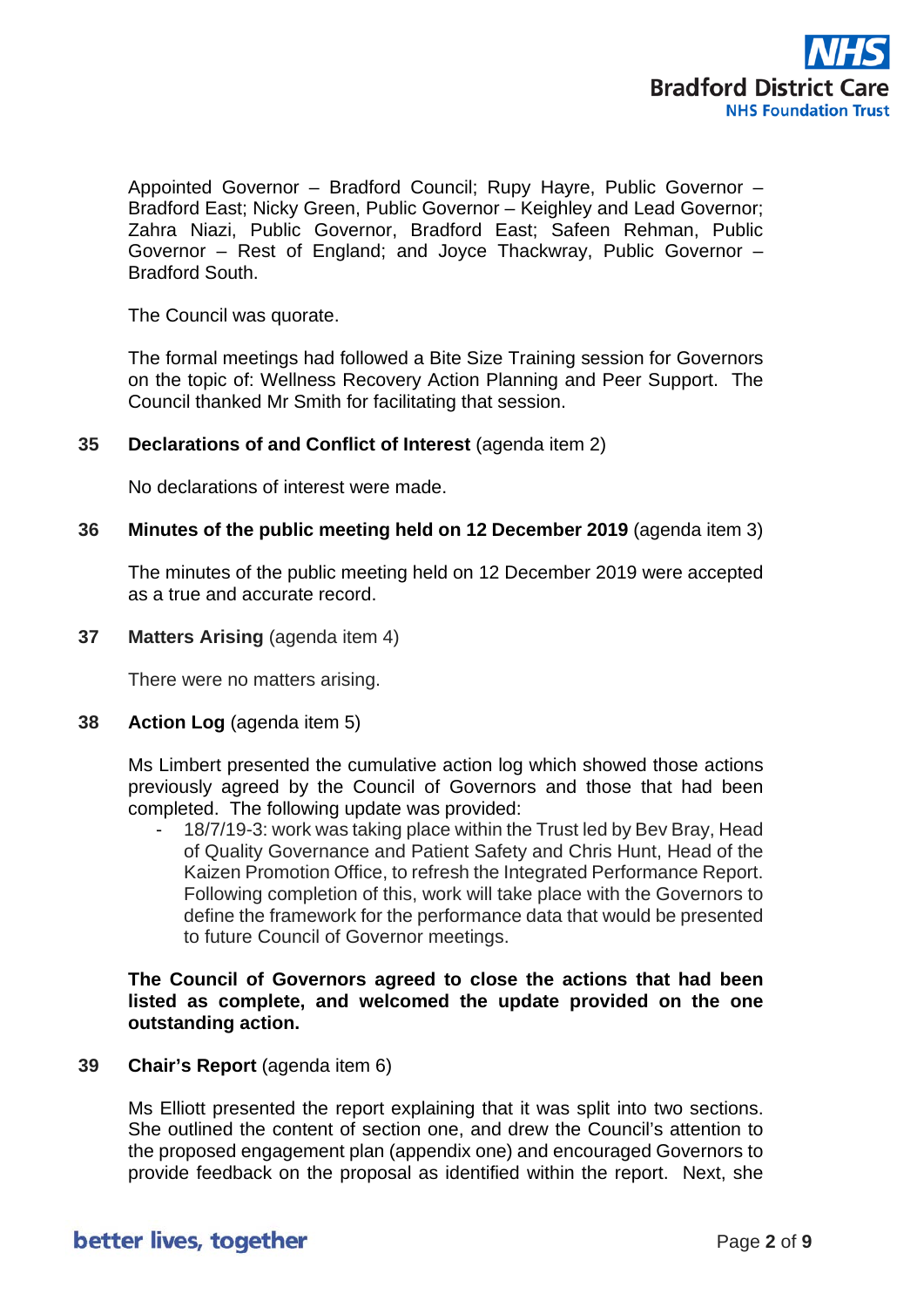

outlined that a Workforce and Equality, Diversity & Inclusion (EDI) Committee had been established by the Board of Directors, and explained that this had been identified as a recommendation in the external Well Led Review undertaken January 2019 by Deloitte. Ms Elliott shared details of the engagement that she had been involved with that had included meeting with: Bradford Council; local voluntary and community organisations; and politicians, as well as helping to facilitate a joint Board engagement event with Airedale NHS Foundation Trust and Bradford Teaching Hospitals Foundation Trust in May 2020.

The Council received an update on internal recruitment activities which included: Non-Executive Director appointment process; and Associate Hospital Managers appointments. Ms Elliott drew the Council's attention to the example Associate Non-Executive Director role description, as outlined in appendix two, and explained the benefits and opportunities for having additional expertise and experience within the work of the Board of Directors. The Council supported the proposal for Associate Non-Executive Directors and noted that further developments within this area would be presented in due course.

Next, the Chief Executive presented section two of the report and highlighted the work underway to understand the right service configuration and supporting pathway for child and adolescent mental health services (CAMHS). The Council noted that an independent review had been commissioned, as supported by the Health and Wellbeing Board, which was being undertaken by the Centre for Mental Health. Mr Kilmurray outlined the Trust's commitment to ensure that the right service provision was being delivered and referenced that the Better Lives, Together strategy had a supporting strategic priority of transforming the CAMHS pathway. Work was taking place to understand demand, service user flow, and how current investment was utilised. The Council noted that pressures within CAMHS was a national challenge, but approximate spending into the Trust per service user was £10 less that the national average. Mr Oversby asked what contracting arrangements were in place for delivery of the CAMHS provision within the Trust. Mr Kilmurray confirmed that it was a rolling contract that is subject to regular review. Mr Smith recognised the importance of transition between CAMHS and adult mental health services. Mr Kilmurray agreed, noting the importance of getting the transition right. He informed the Council that following the external review, it was expected that the Trust would better understand the whole pathway for children and young people. Ms Maybin asked whether benchmarking would form part of the external review. Mr Kilmurray recognised the importance of learning to ensure that best practice was understood.

Finally, Mr Kilmurray outlined the developments that had taken place within the Primary Care Network. He outlined the Trust's ambition to be a community connector to ensure that the best quality outcomes were provided for service users and their carers. The Council noted the developments of the Primary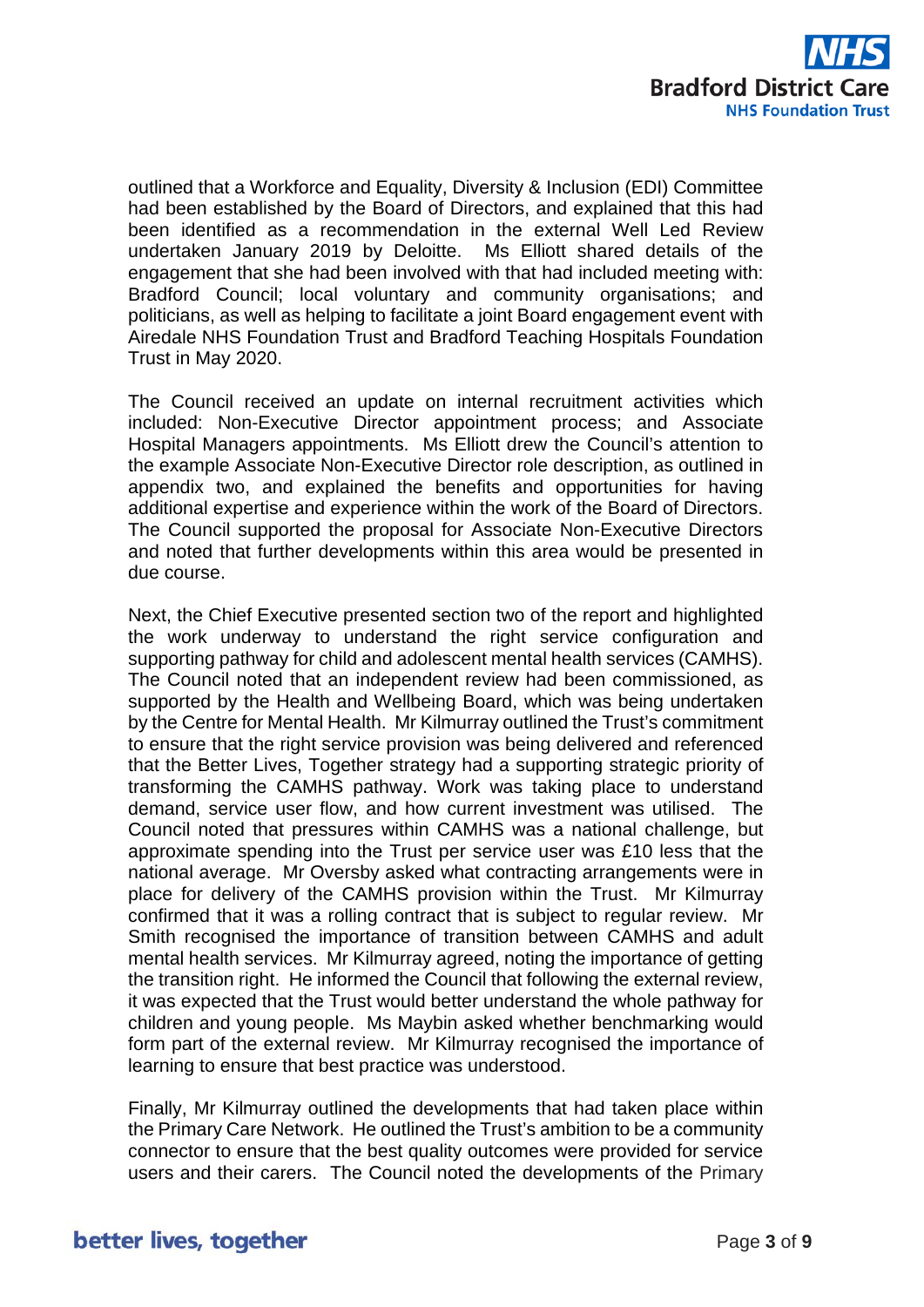

Community Care Collaborative proposal and work underway in partnership with the Bradford Care Alliance. The Chief Operating Officer outlined that a five day engagement event would take place in March 2020 as part of the development work and four pilot areas have been identified as part of the development of the workstream. The Council noted the Trust's aspiration to ensuring that the right care is provided when it is required by the service users.

Mr Russell asked whether any progress had been made on the autism assessment for adults workstream. Mr Kilmurray responded to say that work was taking place to understand the financial investment from local commissioners and the level of service the Trust was able to deliver against. The Council noted the importance of delivering a sustainable service provision that supported service user flow and demand.

#### **The Council of Governors welcomed the update provided within he Chair's Report, including service updates from Mr Kilmurray.**

#### **40 First Response Service and the Rapid Process Improvement Workshop (RPIW)** (agenda item 7)

The Chief Operating Officer delivered a presentation on the First Response Service which included an update on the recent service Rapid Improvement Week (RPIW). The Council noted that the service had been visited by Ms Elliott, Mr Smith and Mr Perry as part of new Board/Governor engagement work with services, linked to the Council of Governors and led by the Chair. Mr Scott outlined challenges faced by the service which had included an increased demand to the service during 2019. Subsequently the Senior Leadership Team had commissioned a review and supported RPIW to take place to understand challenges and opportunities associated with: repeat calls; call waiting times; call process times; efficiencies; patient experience outcomes; and existing demand and service provision. Following the improvement work a series of recommendations were agreed which included a number of immediate solutions with a long term aspiration to relaunch the First Response Service; enhance the referral pathway; and review the mental health crisis pathway.

Mr Smith shared with Governors feedback that had been received from the visit to the First Response service. The Council noted the aspirations within the service to provide the best provision, but noted the challenges associated with this as a result of the significant increase in demand. The Council welcomed the improvement work and the commitment to relaunch the service. Mr Smith outlined that ASSIST suicide training had been embraced by the service with developments in place to ensure that individual teams were better connected and have access to the equipment required. The Council noted the importance of Trust colleagues being supported both throughout the service relaunch and longer term to ensure that their wellbeing was prioritised as a result of them working within an intense service.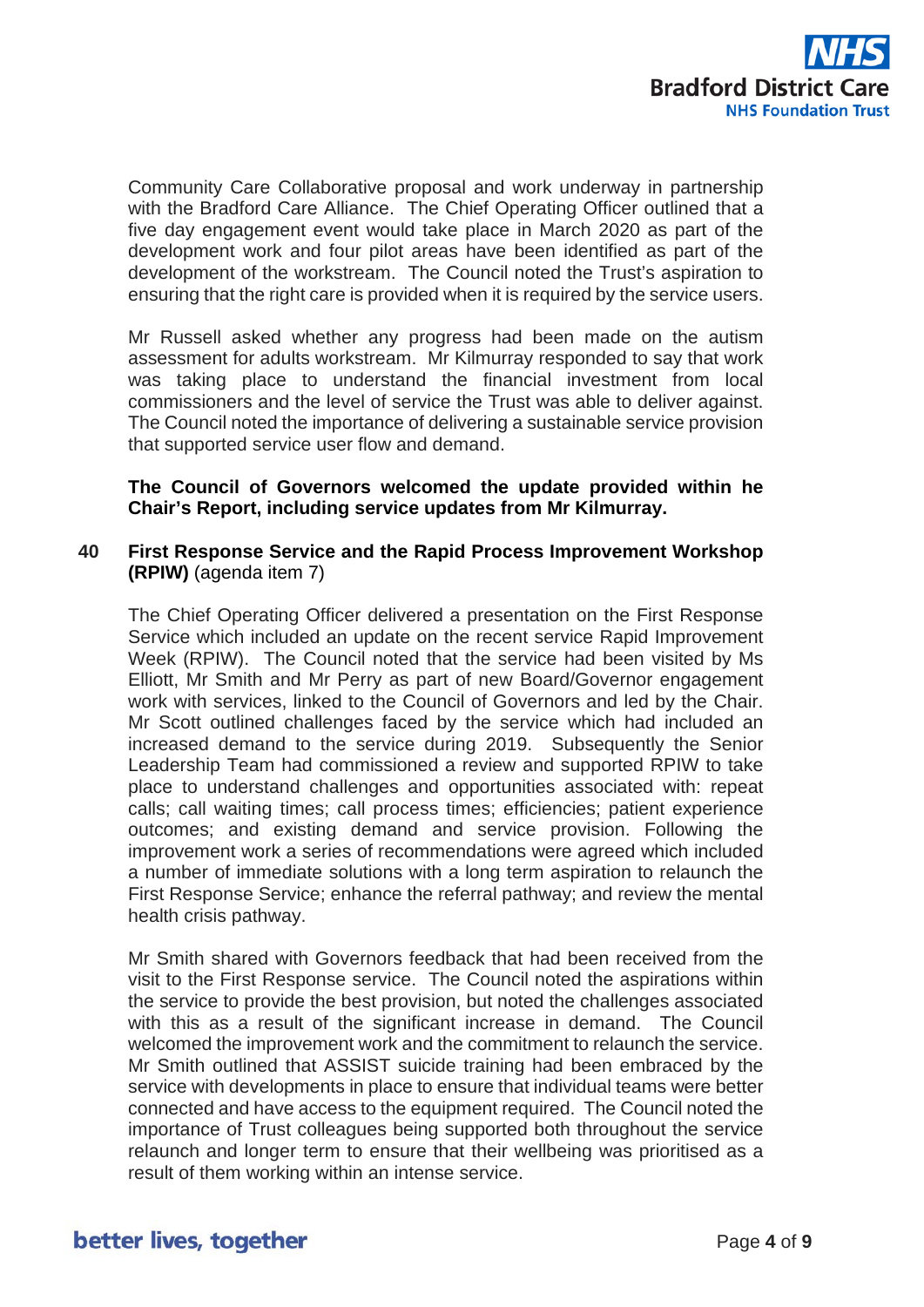

Mr Ishtiaq Ahmed asked whether the service was accessible to all communities and whether the Trust held data on contacts around age, ethnicity and gender. Mr Smith outlined that during the service visit they had heard of the developments to support the service being more accessible with identified areas for improvements being recognised.

Finally, the Council went onto discuss the use of data and its importance, in particular in a service provision which handled large numbers of calls. Mr Scott welcomed the opportunity for the Trust to further improve how data is used proactively to better understand further improvements that could be made and how triangulation could take place across multiple reporting mechanisms. **It was agreed that a Bitesize Training session would be convened on data supporting the performance management framework.**

**Bev Bray / Chris Hunt**

**The Council of Governors noted the update that had been provided; thanked Mr Smith and Mr Perry for their feedback from the service visit, and welcomed the continuous improvement work that had been identified for the service.**

#### **41 Quality Report (Account)** (agenda item 8)

The Director of Nursing, Professions and Care Standards presented the report on the Quality Account. She outlined the mandatory requirement for trusts and foundation trust's to produce this document each year, how the Trust engaged with its partners and stakeholders as part of this workstream, and the work of external audit. In line with existing practice within the Trust, Governors were invited to select a local indicator from the list of nine quality goals that had been identified. The Council noted that all nine quality goals would be developed as part of the Trust's quality improvement workstream, with the selected local indicator being externally audited which would provide the Trust with additional assurance on progress made.

**The Council of Governors discussed the nine quality goals that had presented and agreed that the following goal would be the local indicator: 'The Trust will ensure that all service users will have a care plan in place that is reviewed regularly and is produced collaboratively with service users, to ensure they are personalised and reflect individual choice and preferences'.**

Mr Scott and Mrs Hubbard left the meeting.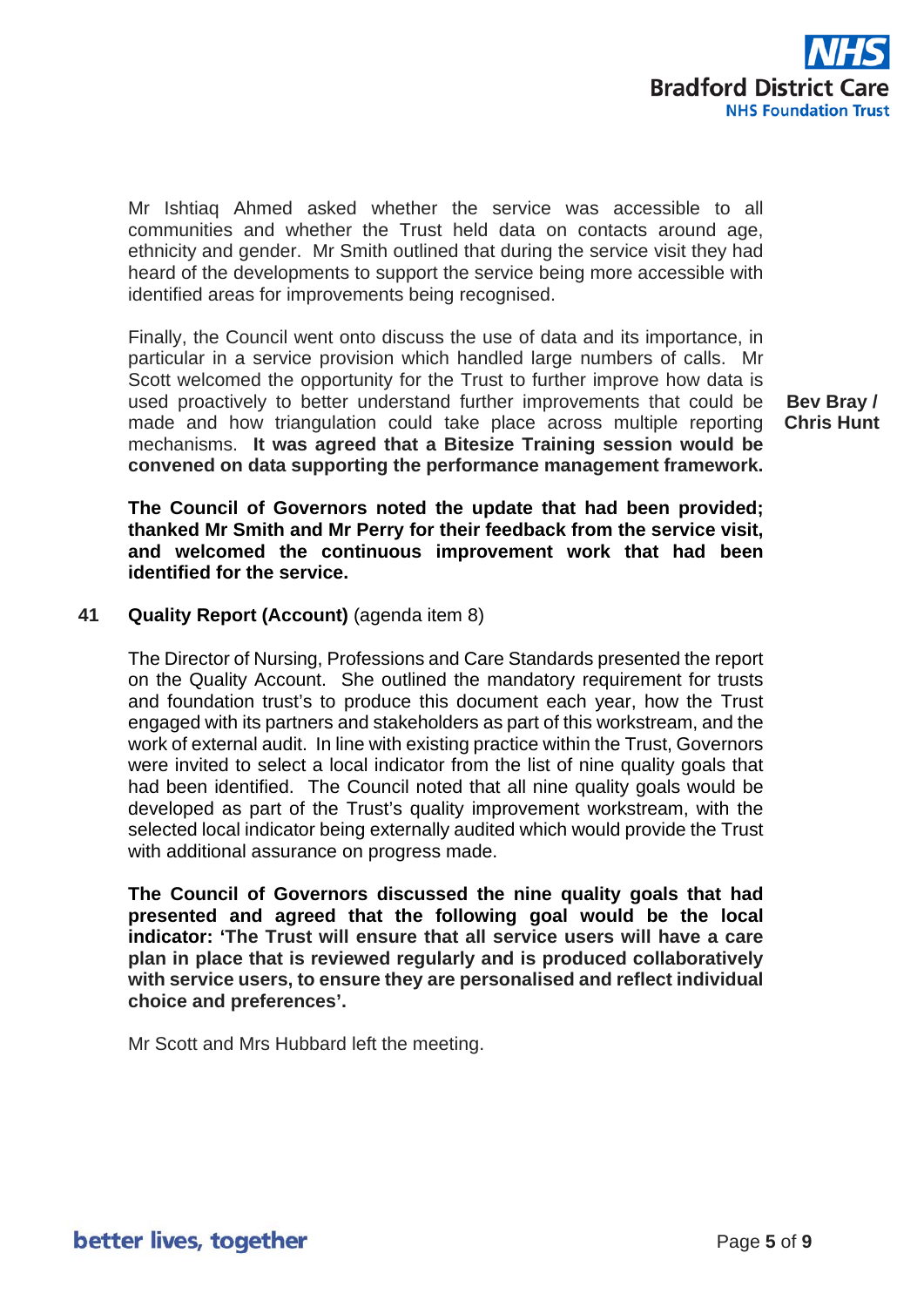

### **42 Finance, Business and Investment Committee Chair's Report** (agenda item 10.1)

Mr Lewis presented the Chair's Report from the Finance Business and Investment Committee that had taken place on 21 January 2020. He outlined the work taking place within workforce development, which included the creation of a talent management strategy and work for the Trust to embed a national toolkit for talent management from NHS England. The Council noted the partnership work being undertaken by colleagues from multiple service areas to support delivery of the cost improvement programmes and the planning for the operational plan. Mr Lewis then outlined how digital governance had been strengthened within the Trust with an intention to renew the Trust's overall digital strategy being progressed. The Council noted the continuous improvement work underway on ligature risk and its supporting management framework.

**The Council of Governors welcomed the update report from the Finance, Business and Investment Committee held on 21 January 2020.**

#### **43 Mental Health Legislation Committee Chair's Report** (agenda item 10.2)

On behalf of Dr Hussain, Mrs Panteli presented the Chair's Report from the Mental Health and Legislation Committee that had taken place on 23 January 2020. She outlined that significant improvements had been seen in training for the Mental Capacity Act (MCA), and the subsequent internal audit on compliance of the application of the MCA. The Council heard how two involvement partners had been identified as attendees for the Committee, and that Associate Hospital Manager recruitment has been successful with six new individuals set to join the Trust following completion of successful preemployment checks.

Finally, Mrs Panteli outlined that Dr Sims, Medical Director, had raised incident reporting data on 'notification of under 16 admission to acute wards for nine days'. The Council noted that there had been one episode of full intervention which was being progressed as a serious incident investigation.

#### **The Council of Governors welcomed the update report from the Mental Health Legislation Committee held on 23 January 2020.**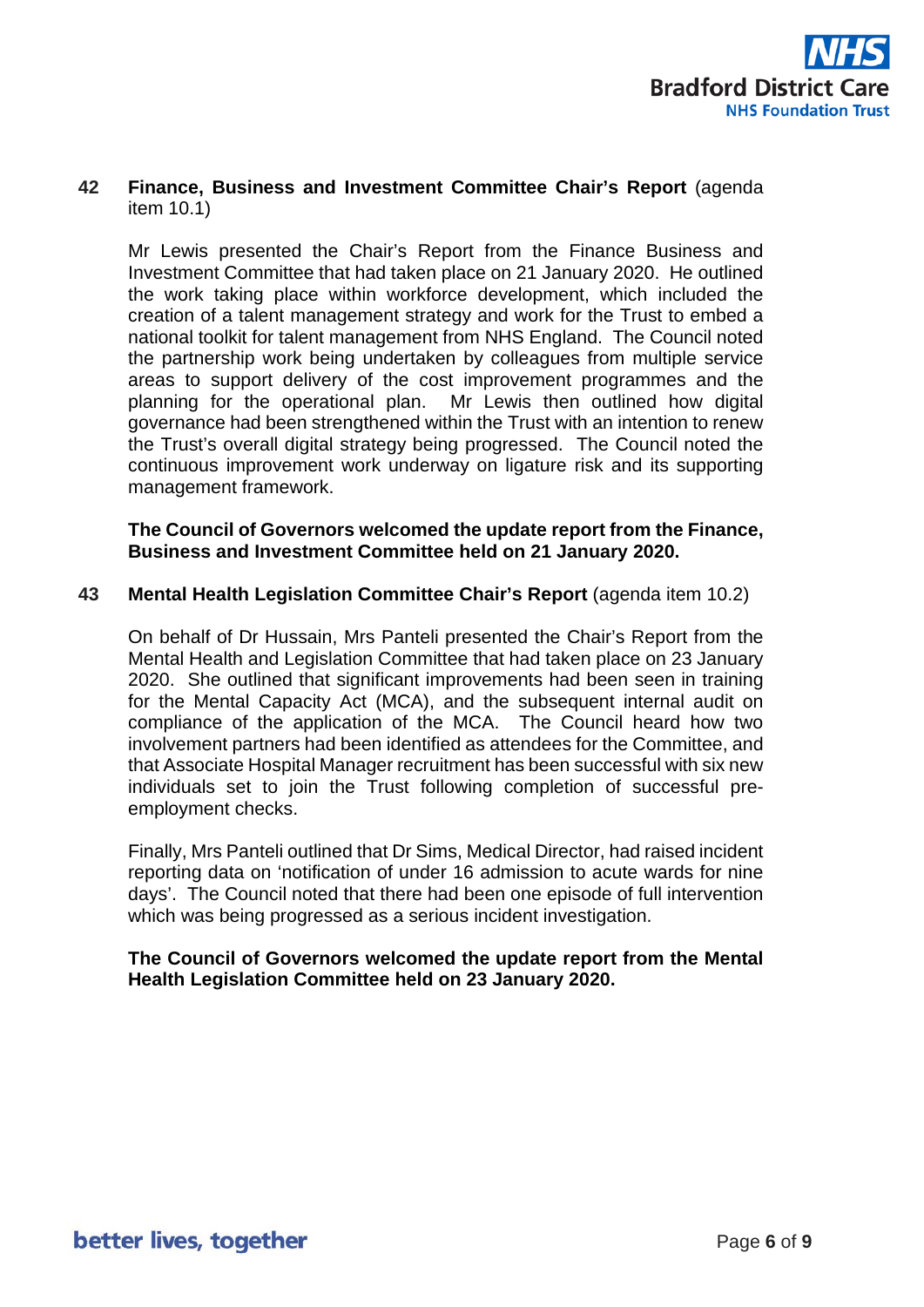

#### **44 Quality and Safety Committee Chair's Report** (agenda item 10.3)

Professor Armitage presented the report from the Quality and Safety Committee held on 7 February 2020. He outlined the discussion that had taken place which had resulted in the approval of the Care Quality Commission action plan (phase one) and the ongoing work to embed actions and a learning culture. The Council head that a deep dive had been presented on the Dementia Assessment Unit, and positive results had been received through the Community Mental Health Service User Survey.

Ms Elliott informed the Council that at each private Board meeting a report on serious incidents and learning from deaths was presented with a supporting thematic annual report on those ares, including learning being identified and implemented.

Mr Perry noted the challenges associated with the 0-19 service. Professor Armitage outlined that a report on this area would be a standing agenda item at future Committee meetings. Mr Kilmurray outlined that the Board was sighted on the challenges and explained that continued engagement with Bradford Council is continuing. Councillor Ahmed welcomed the deep dive on the Dementia Assessment Unit, noting that it was important to understand the package of care currently provided.

#### **The Council of Governors welcomed the update report from the Quality and Safety Committee held on 7 February 2020.**

#### **45 Audit Committee Chair's Report** (agenda item 10.4)

Mr Chang presented the report form the Audit Committee that had taken place on 24 February 2020. He outlined that close monitoring of outstanding internal audit reports expected to be completed in 2019/20 was taking place with a further review scheduled for the next formal meeting. The Council heard that one limited assurance report had been received from internal audit (on the Data Security and Protection Toolkit), with the Chief Information Officer scheduled to attend the next formal meeting to present further developments on this workstream. Mr Chang outlined that the Committee had agreed the 2020/21 internal audit; and external audit timetable and schedule of work. The Council noted that four internal audit reports had been presented: two 'high' assurance (Cost Improvement Programme processes; and Reporting to NHS Improvement); and two with 'significant' assurance (Research Governance; and Business Continuity).

#### **The Council of Governors welcomed the update report from the Audit Committee held on 24 February 2020.**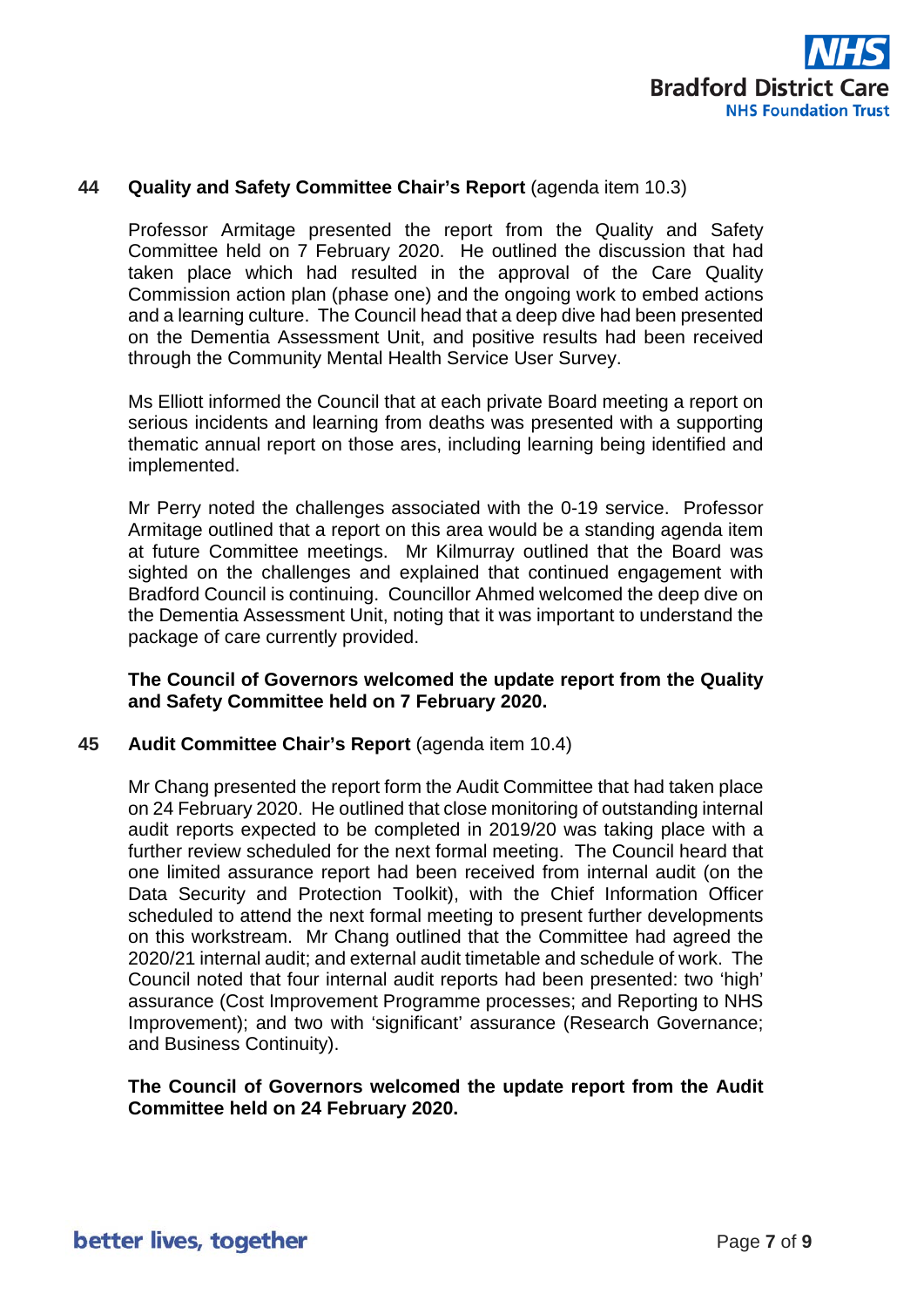

#### **46 Integrated Performance Report** (agenda item 9)

Mr Lewis presented the Integrated Performance Report and drew the Council's attention to the data provided within the summary which included an update on quality; finance; regulatory metrics; and a series of recommendations for consideration.

**The Council of Governors noted the data that had been provided within the Integrated Performance Report, noting how the information was supplemented by the update provided from the Board sub-committees through the new style Committee Chair reports.**

#### **47 Feedback from Governors** (agenda item 11)

**The Council of Governors noted that the feedback provided had been in relation to the First Response Service and the visit that Mr Smith and Mr Perry had attended with Ms Elliott.**

#### **48 Council of Governors Effectiveness Review** (agenda item 12)

The Director of Corporate Affairs presented the report on the Effectiveness Review of the Council of Governors. He outlined that it was best practice and a requirement for the Council to regularly review effectiveness in line with good governance standards. He thanked the Library and Resource Team for supporting delivery of the survey, and those Governors who had submitted a response. The results had been presented as analysis with a series of recommendations and actions identified within the report.

**The Council of Governors supported the recommendations and noted that work would take place to develop those identified areas for continuous improvement.**

#### **49 Membership Engagement Strategy: Governors, representing you**  (agenda item 13)

The Director of Corporate Affairs presented the membership engagement strategy explaining that it was the third strategy produced on behalf of the Trust for the Council of Governors. The Council noted the development of the strategy and aspirations to work in partnership with other key strategies within the Trust, such as the Better Lives, Together overarching strategy; the involvement and participation strategy Your Voice Matters, and the volunteering strategy. The Council noted the identified actions for membership and Governors that were identified within section six, and how they linked to the Better Lives, together strategy.